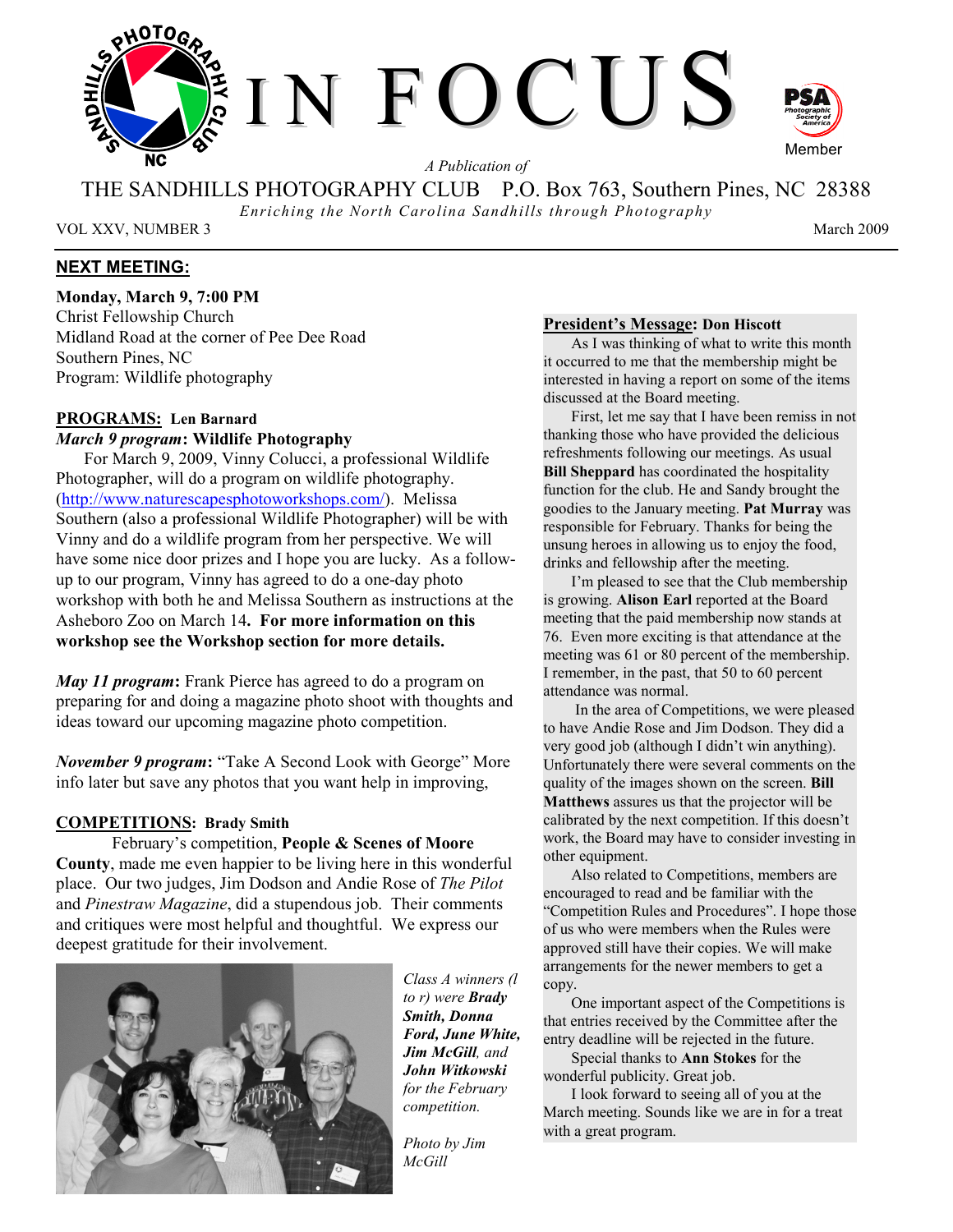Here are the winners, which will be viewable on the website soon (www.sandhillsphotoclub.org): *Class A* 

1st Place – "Village Smithy" – Jim McGill 2nd Place – "Morning in the Country" – June White 3rd Place – "Malcolm Blue Festival" – John Witkowski HM – "Old Moore County Courthouse in the Snow" – Brady Smith HM – "A Thanksgiving Tradition" – Donna Ford *Class B*  1st Place – "Frosted Mini Wheats" – Lois Pollard 2nd Place – "Destination Unknown" – Gene Lentz

3rd Place – "First Cabin" – Glen Gilchrist

HM – "Sunday Races on Lake Pinehurst" – Tom Reedy

HM – "Country Book Store" – Brenda Hiscott

HM – "The Moore County Hounds" – Jean Walker



*Class B Winners for the"People and Scenes of Moore County" competition were*, (l to r) *Gene Lentz, Jean Walker, Lois Pollard, Brenda Hiscott and Glenn Gilchrist* 

*Photo by Jim McGill*

As mentioned at the end of the competition, Jim and Andie are reproducing the images of all the winners in the March edition of the *Pinestraw Magazine*. They were truly blown away by the quality of the images for this competition.

Our next competition will be **April 13**. It will be a **Digital** competition on the topic of **Animals**. Submitted images can include animals of all sorts: from the wild, in captivity, and family pets. Insects are not included (even if they are family pets). Regular quantity and time rules apply: up to **two (2) entries** per entrant, taken within the last **three (3) years**. We have already secured a judge for this competition in Don McKenzie (www.mckenziephotography.com), a well-known local photographer who has been a judge for our club many times. We look forward to his comments.

Remember, the rules for sizing your images for digital competitions have been adjusted to ensure that I will not receive files that are too small. Since I will be resizing all images to fit within a 758 x 758 square, while keeping the aspect ratio the same as your original image, I can receive them a little larger. Just don't get crazy and send me full-size images, especially those taken with the new 60-mega pixel Hasselblad.

1. Size your image so that the shortest dimension is a minimum of 768 pixels (1024 x 768 pixels is okay, but 768 x

576 is not. The smaller of the two numbers should be 768 or larger).

2. File type should be JPEG or TIFF and should not exceed 2MB in size, if you can help it.

3. You must include the following information in your email:

 Image title Your name

Which class you're in (A or B)

- 4. You may also include a brief description of the photo.
- 5. Please submit your photos to the competition chairman email address: competitions@sandhillsphotoclub.org.

6. You must send them before midnight on **April 6** to be included in the competition.

7. You may also give/send me a copy of your submissions on a disc or flash drive (but please don't wait until midnight on the 6th to give it to me!).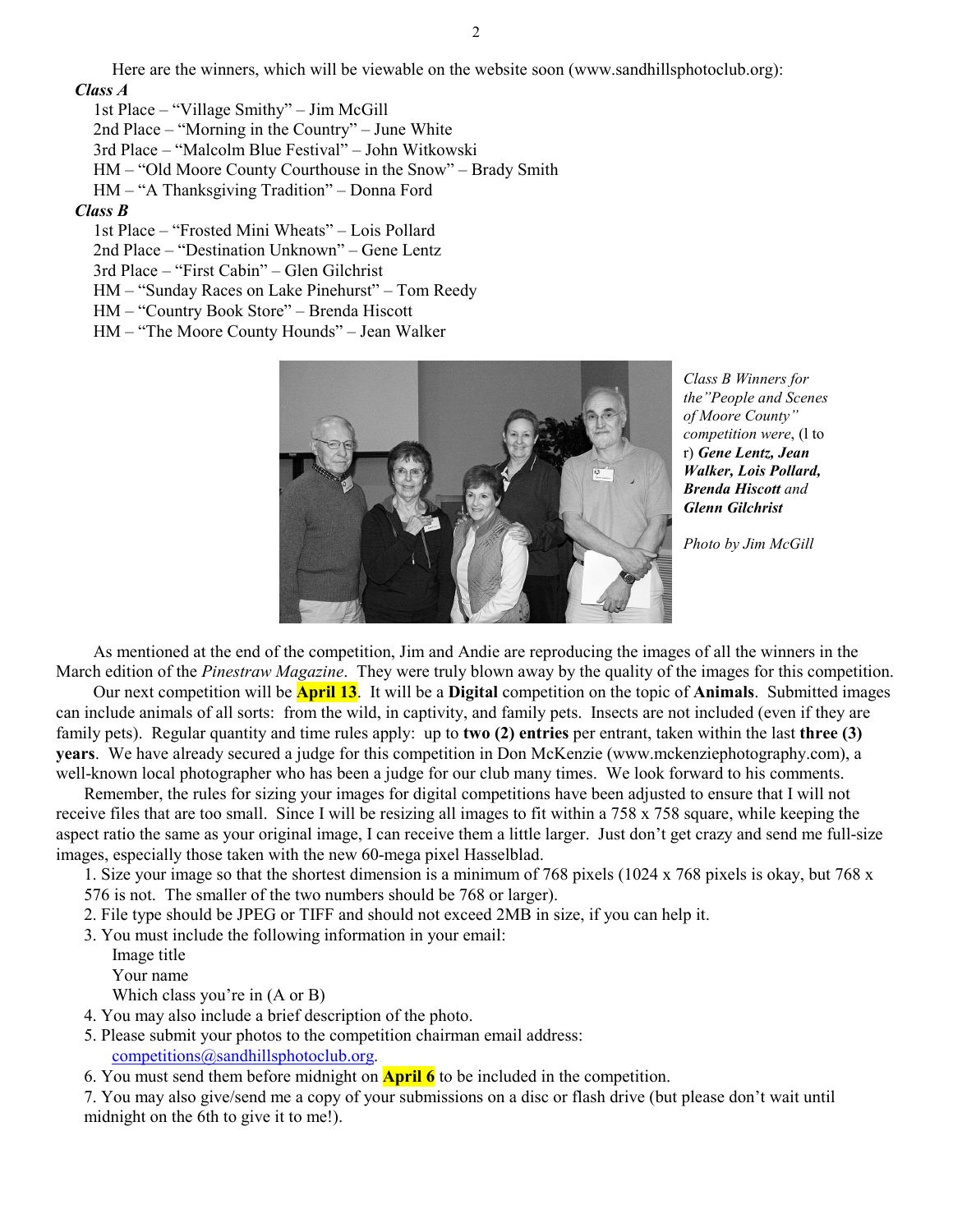Also, starting **March 1**, you may submit images to the competition committee for our first **Online** photo competition. This will be a completely **Open** competition with **no time limit** for how long ago photos were taken. You will be able to submit **two (2) images**, which will be judged during the month of September by all club members who wish to judge. Winners will be announced during the October club meeting.

To send images, just use the same procedure outlined above. Just be sure you put Online Competition in the subject or the email and don't send them with images for one of the other competitions. *Also, please note that images will not be viewable on the website until September 1.* 

*Looking ahead…* June's competition topic is **Travel** and will be a **Print** competition held on **June 8**. Images should capture the feeling of a time and place and portray a land, a people or a culture in its natural state. Travel images have no geographical limitations: they are not limited to other lands, and may include those of domestic situations. Titles with the name of the place are encouraged. For this competition, we are still allowing only two (2) images per member, but they can be up to five (5) years old. *HAPPY SNAPPING!*

# **WORKSHOPS: Bill Matthews**

*North Carolina Zoological Park Workshop* with Vinny Colucci and Melissa Southern has been arranged by Len Barnard for **March 14** at the North Carolina Zoo. This special paid all-day workshop will be presented by professional wildlife photographer Vinny Colucci. Vinny is also presenting the program on wildlife photography at our March 9 general meeting.

The \$60/person cost includes the entrance fee to the zoo and a catered lunch. This cost will be reduced for Zoological Society members. A minimum of 15 participants is required and the upper limit is 24. At this writing 17 have signed up.

More details and a schedule of events are attached to this newsletter. A sign-up sheet was circulated at the January and February meetings and it will be available again at the March meeting. For more information contact Len at **lcbarnard@nc.rr.com** or 910-673-2135.

*Tone Mapping, HDR and related digital darkroom techniques* with Glenn Gilchrist will be presented at the Sandhills Community College Landscape Gardening Center on **Saturday, April 4 (please note change from original date)**. Glenn will give an overview of the latest shooting and digital darkroom techniques that allow you to capture a wider range of light values while providing greater control over local contrast, resulting in images that display a rich and greatly enhanced tonal range. Glenn provides more detail in his article attached to this newsletter.

A sign-up sheet was circulated at the February meetings and it will be available again at the March meeting. For more information contact Glenn at glenngilchrist@nc.rr.com or 910-725-0112.

*Enhancing One's Photographic Creativity with* Mike Stratil is scheduled for Saturday, **May 16**, at the Sandhills Community College Landscape Gardening Center, 9:30 – 11:30 am. This workshop will explore the dependence of the quality of photographic work on the imagination, symbolism and emotional message that the photographer brings to the task. More information is provided in Mike's announcement included with this newsletter. A sign-up sheet will be circulated at the March and April meetings.

 *Understanding the RAW Digital Camera Image Format* and *Getting Your Monitor Calibrated with the SPC Projector* with Bill Matthews is planned for a Saturday in June at the Sandhills Community College Landscape Gardening Center. Details to follow.

 *A Photoshop Workshop at SCC* with Bob Biamonte is being planned for September or October.

#### **EXHIBITIONS: Betty Hendrix**

*New exhibition opportunity*: Appalachian Physical Therapy at Olmstead Village in Pinehurst has been displaying various art and photography for two-month spans for the past two years. The club has just been given an opportunity to show our photos there during May and June 2009.

The exact dates are not set yet, but you would need to commit to delivering in early May and leaving them there through June. All work *must* be properly framed and wired prior to delivery. Anything delivered improperly will be omitted from the show.

I need to know how many photographers wish to participate as soon as possible so we can determine about how many photos per person. If we have a large number who wish to show, we might divide in half and some show later in the year (perhaps summer or fall).

Please e-mail or call **Betty Hendrix**: bettyhendrix@charter.net or 949-4131 letting me know if you will participate. Based on the response, we will get back to those who wish to participate with the details.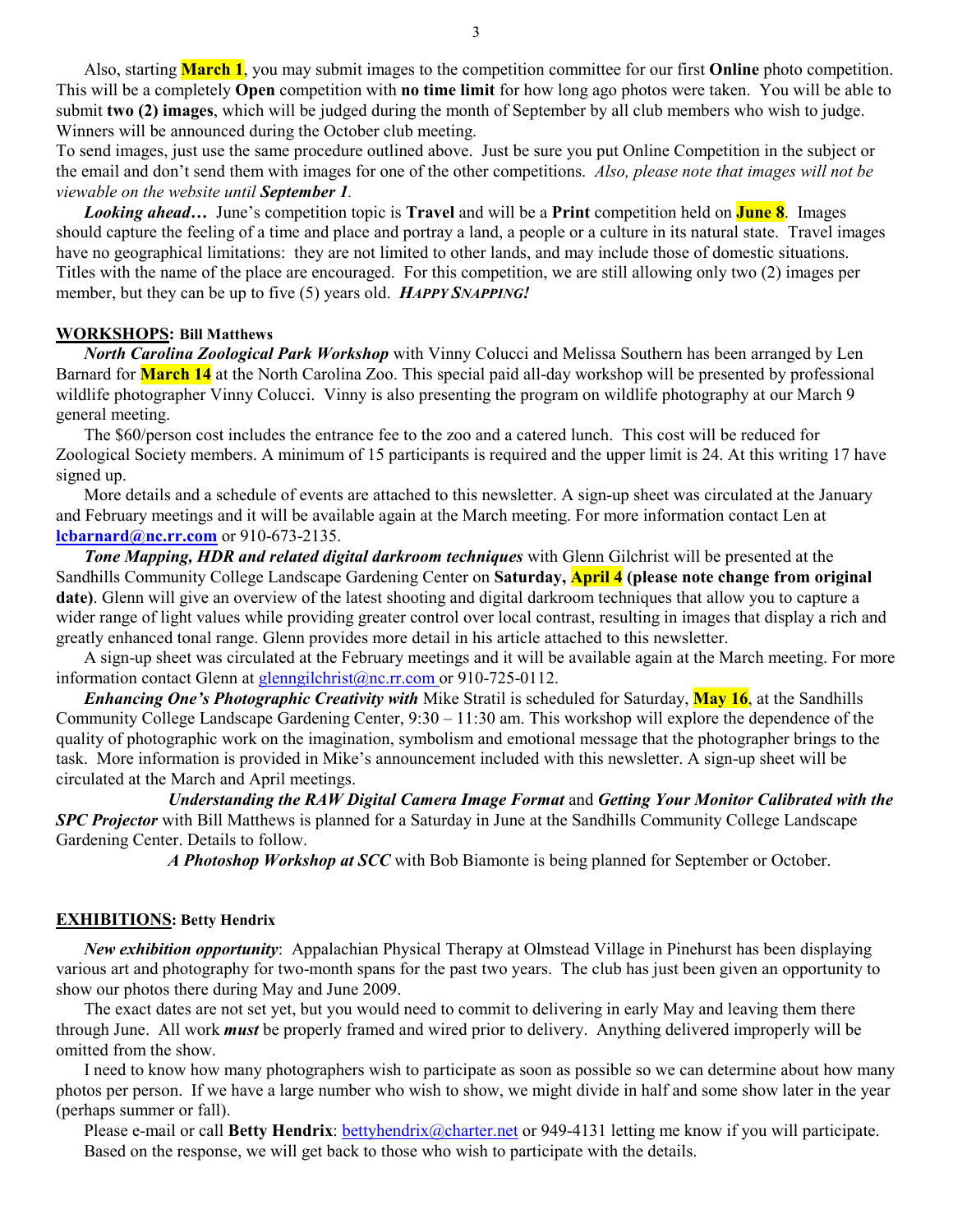There will be no commissions due on resulting sales. Sales would be directly to the photographer. They have sold various items in most of the exhibits or resulted in future commissions.

#### **SPRING FIELD TRIP: Brenda Hiscott**

Plans for the Spring Trip to New Bern, NC, **April 27 - 29**, are coming together nicely. We have been in touch with the New Bern Camera Club and hope to be able to meet with some of their members on Monday evening when we first arrive. They should be able to give us some good tips on things worthy of photographing.

On Wednesday evening we are planning on a group dinner at Chelsea's Restaurant. We have been told that it is the best one in town. It should be a fun time before we head for home.

We are also investigating activities in Oriental for at least part of one day.

Currently twenty-five people have expressed an interest in the trip. If you would like to know more and have not signed up, please call me at 295-9544 or email at Hiscott@nc.rr.com

#### **MEMBERSHIP: Alison Earl**

As of February 15, we now have 78 paid members, along with our two honorary members.

We'd like to welcome *Paul Gibson, Binky Albright* and *Paul Embry*. *Paul (Gibson*) attended the January meeting as a guest of Bill Mathews, and joined at the February meeting. *Binky Albright* and *Paul Embry* were guests at our February meeting and joined the following week. We welcome them all!!!!

*Paul Embry* considers himself a novice with his Sony A-100. His favorite subject to shoot is sports and he is hoping to gain a 'better eye' through his association with SPC. He has been in the area for 14 months, coming from Louisville, KY.

#### **PLEASE NOTE:**

Twice yearly a list of members' information is provided to all other members. This will include:

 Your name Mailing Address Home Phone Number Email Address

If you have had any changes to any of the above, **or** do not want any or all of your information shared with the other members, please contact me by email at: the earls (a) nc.rr.com (preferable) or at home 910-215-0316 by **March 15**. The roster will be sent with the notification of the availability of the April newsletter.

#### **LIBRARY: Gisela Danielson**

 Our library is growing and easy to use. You may borrow books and/or DVD/CDs. There is a link to the Library Index on our Website: http://www.sandhillsphotoclub.org/

Place your order via email, gdanielson@nc.rr.com or call me, 673-0521. Your order will be ready for pick-up at the next SPC meeting.

Donations of gently used and fairly recent photography related books are always appreciated.

We have received some new books so please check out the updated Library Index. December and January saw lots of activity but February was a lonely month for the librarian.

#### **PHOTO EQUIPMENT CLASSIFIED**

*FOR SALE*: Manfrotto (Bogen) Model 3265 Joystick Head like new, \$75. Call **Don Hiscott** 295-9544.

If you wish to buy or sell photo equipment, send your ad to **Ann Stephens** at astephens95@nc.rr.com. Ads run for two issues unless you request otherwise.

#### **REFRESHMENT ASSIGNMENTS: Bill Sheppard**

The following are refreshment providers for the next three months:

**March Nancy Wehr & Sarita Stevens April June White & Donna Ford May Lori Fischler**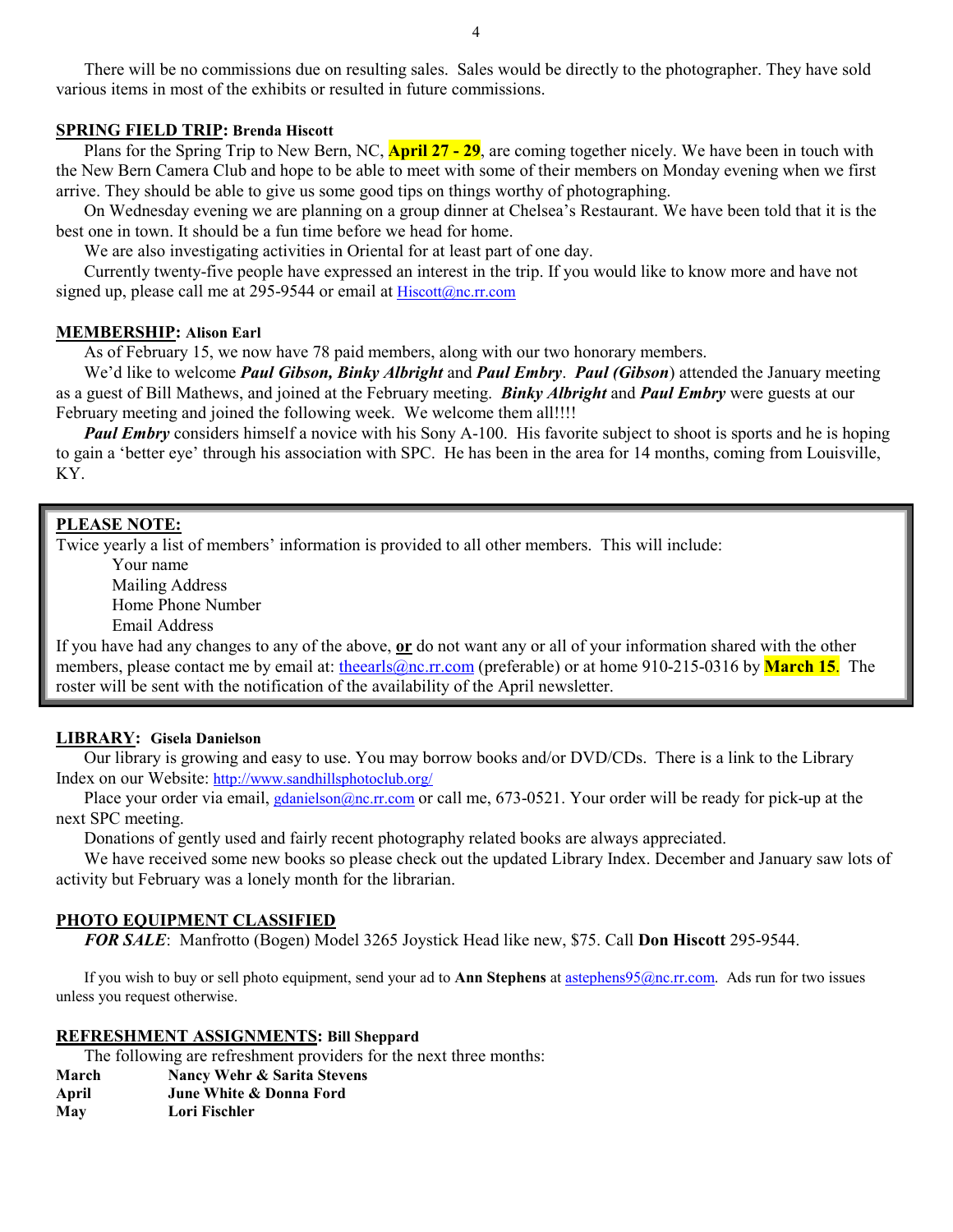#### **MONTHLY FINANCIAL REPORT: Denis Smetana**

#### **Monthly Financial Report Regular Account**

| January 1, 2009  | Starting balance | \$5,409.38   |
|------------------|------------------|--------------|
|                  | Expenses         | $-$ \$195.15 |
|                  | Income           | \$300.21     |
| January 31, 2009 | Final balance    | \$5,514.44   |

Expenses were for First Quarter rent, dinner for the speaker and PO Box rental.

Income was from '09 dues from ten members and interest on our checking account.

#### **Monthly Financial Report Projects Account**

There was no activity in our projects account so the beginning and end balance was the same at \$162.65.

#### **2009 SPC Board Members** President Don Hiscott 295-9544<br>Vice President Len Barnard 673-2135 Vice President Len Barnard 673-2135 Secretary Donna Ford 295-5301 Treasurer Denis Smetana 944-8124 Past President Bill Matthews 692-8254 Programs Len Barnard 673-2135 **Competition** Brady Smith 947-3946<br>Exhibitions Betty Hendrix 949-4131 Exhibitions Betty Hendrix 949-4131<br>Field Trips Brenda Hiscott (Spring) 295-9 Brenda Hiscott (Spring) 295-9544 Kathy Green (Fall) 585-0190 Day Trips Jill Margeson 673-1497 Hospitality Bill Sheppard 944-1219 Publicity Ann Stokes 235-0950 Workshops Bill Matthews 692-8254 Newsletter Ann Stephens 673-2091 PSA Rep Jim Smith 673-4744 Membership Allison Earl 215-0316 Website John Wynton 673-1084 Club Photographer Jim McGill 295-6686

*NEXT BOARD MEETING***:** 

**Thursday, March 12, 3:00, Sandhills Community College Horticultural Gardens Visitor's Center.** 

#### **SPC WEBSITE:**

www.sandhillsphotoclub.org

#### **Photo Tip of the Month: Marilyn Owen**

I just received this as a link in an email from Penn Camera up in Washington, and I thought it might be of interest to the membership. It is a 4-page pdf file that can be downloaded and read or printed if members are interested. It identifies various places in Washington, D.C., to practice different photo techniques: depth of field, shutter speed, etc. It could easily be used as a starting point to think about similar areas closer to home. Go to http://www.penncamera.com/UserFiles/File/copy.pdf

If you have a photo tip to share with SPC members in the newsletter, please e-mail to Ann Stephens at astephens95@nc.rr.com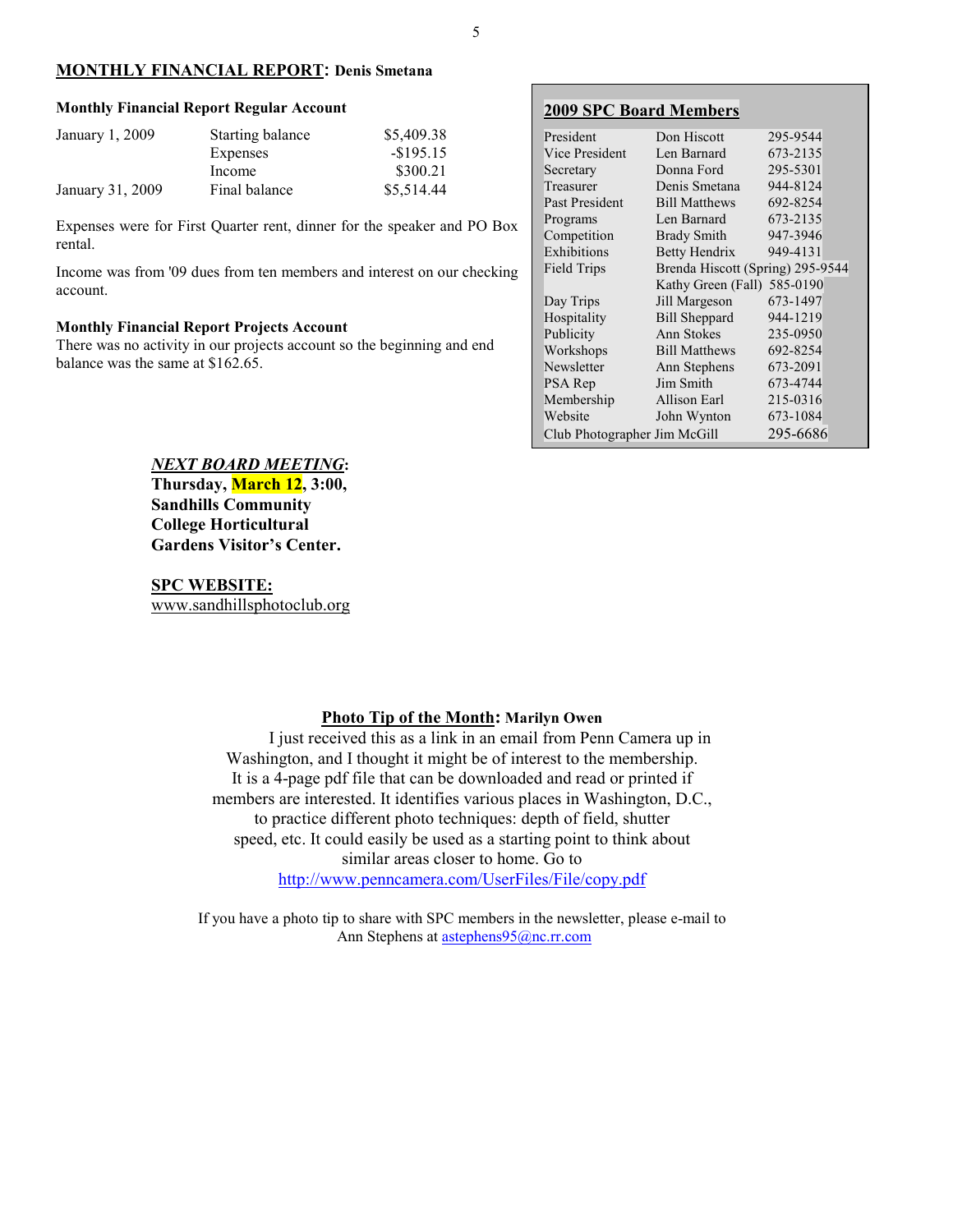# **North Carolina Zoological Park Workshop**

# With Wildlife Photographers Vinny Colucci and Melissa Southern Saturday March 14, 2009

# Arranged for SPC by Len Barnard

On Saturday March 14, 2009, we have an all day photo workshop scheduled at the Asheboro Zoo from 8:45 AM until 4:30 PM with two Professional Wildlife Photographers Vinny Colucci and Melissa Southern. (http://www.naturescapesphotoworkshops.com/).

During the workshop we will explore both the North American and African Exhibit for photo ops, have field discussions of challenges faced while shooting in captivity and tips for designing a photograph to look more natural. We will end the day at the lion exhibit. **See the schedule of events on page 2 of this attachment.**

There will be some special activity provided by the zoo to provide unique photo opportunities. During our lunch, which is included in the price, there will be classroom discussion **and there will some very nice door prizes**! To maintain an acceptable ratio of attendees to our instructors, the group size requirements are a minimum of 15 and a maximum of 24. We must restrict this workshop to the first members that sign up and pay. The price is \$60.00 for non Zoological Society members, which will include your lunch. A sign-up sheet will be available at our next meeting or you may call Len Barnard at 910-673-2135 or email him at lcbarnard@nc.rr.com. Please make your check payable to " **Naturescape Photography**" and give to me. For those members that are also members of the Zoological Society, see me for information on reduced price. If we have more than 24 members that sign up I will keep a priority list of those members in event we have some cancellations later.

**Due to special arrangements that need to be made, we will be cutting off sign up in early March. So please sign up and send you check to me so I can have firm numbers to give to Vinny.** 

**Len Barnard lcbarnard@nc.rr.com or 910-673-2135**  6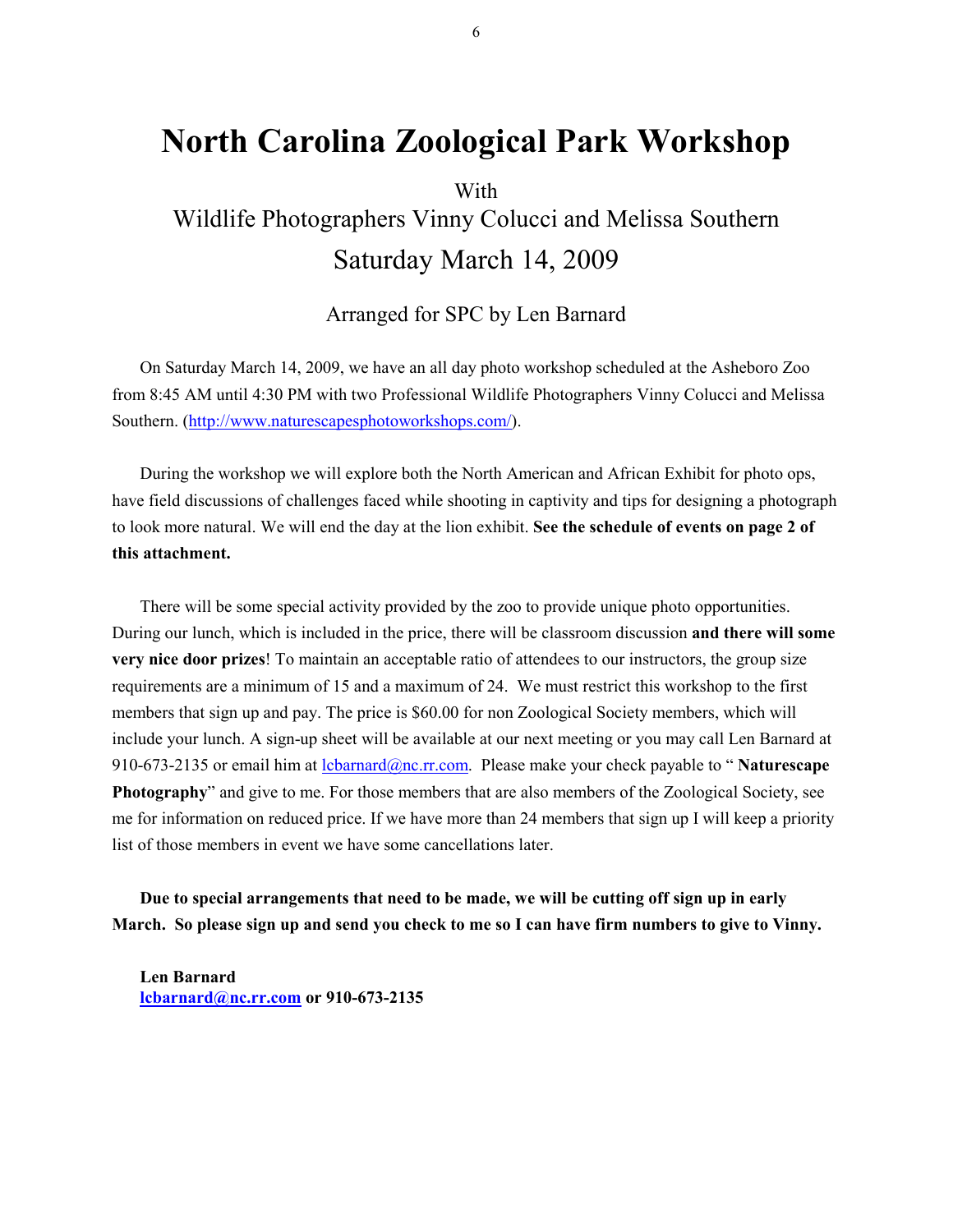# **Schedule of Events North Carolina Zoological Park Workshop**

With

Wildlife Photographers Vinny Colucci and Melissa Southern

Saturday March 14, 2009, 9:00 AM - 4:30 PM

**8:45 am Check in and meet at the W. David Stedman Education Center** 

- **9:00 Day begins at the W. David Stedman Education Center**
- **9:00 9:20 Introduction**
- **9:30 -11:30 Exploring the North American Exhibit, field discussions of challenges faced while shooting in a captivity area and challenges faced when shooting certain animals**
- **12:00 1:30 Lunch and presentation at W. David Stedman Education Center. Door prizes to be awarded.**
- **2:00 4:30 Exploring the African Exhibit, field discussions of challenges particular to this half of the zoo and tips on designing a photograph to look more natural**

**We will end the day at the lion exhibit.** 

**Cost \$60/person, includes entrance fee to the zoo and a catered lunch Must be paid by 3/9/2009. Size Requirements: 15 minimum, 20 preferred, 24 absolute maximum** 

**If you have any questions please contact Len Barnard at 910-673-2135 or lcbarnard@nc.rr.com**

7